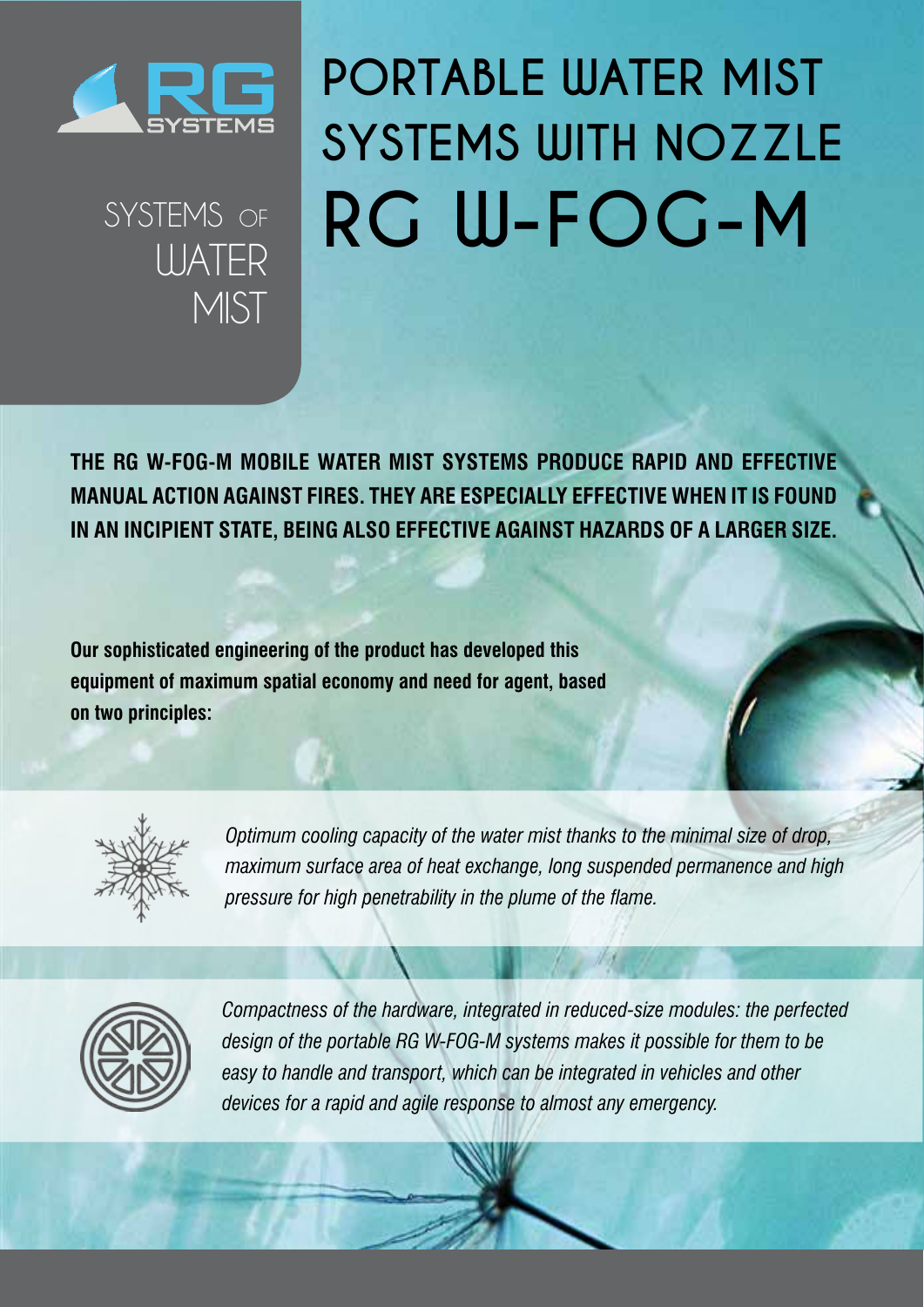**They can be used by professional firefighter teams as well as by trained technicians of industrial brigades or other uses.** 

**They are used in fires of solids, liquids, fuel spills and inflammable gas fires, being able to incorporate specific treatments to improve their durability or resistance to special environments (outdoors, marine, extreme temperature, chemically aggressive, etc.)** 

The portable systems are supplied ready for service, with all the components and accessories necessary. They are formed, basically, by:

**High-pressure unit: with diesel flow pump and adjustable pressure**

**Control panel: for the control and regulation of the flow and pressure**

**Water tank: of different materials and storage capacity**

**Hose reel and hose: available in various sizes, lengths and finishes**

**Manual nozzle: with large flow mist nozzle, handle with stream regulation.**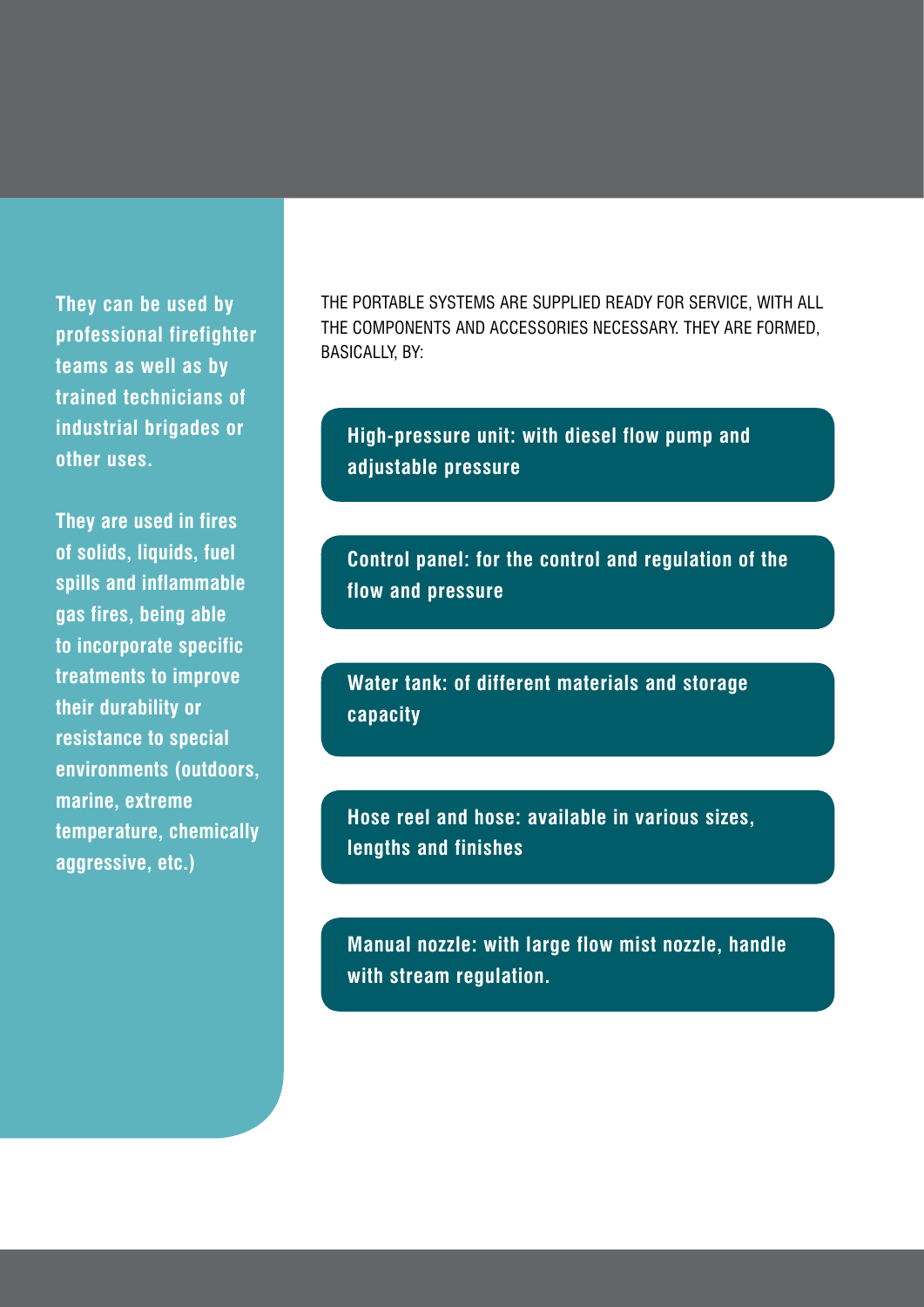Their most usual applications are in the fastaction vehicles against fires and the industrial vehicles, to which they can easily be coupled to give them a high response capacity, versatility, speed and autonomy (sufficient until the second line of action arrives, if necessary). They can also be incorporated to partially equipped vehicles, without water supply or with little available space.

For this reason, a small water tank is housed in the cabin, chest or roof rack of the chosen vehicle. Thanks to the excellent extinguishing capacity of high-pressure water mist, this supply has a yield up to ten times greater than sprayed water, for which reason the recipient is up to 90% smaller. It connects to a compact diesel pumping unit to give it autonomy, ruled or regulated from the control panel. Lastly, the hose reel with mist nozzle allows the operator to activate and/or wind up the equipment.



**The rapid-response vehicles are thus equipped to move rapidly to the affected point (warehouses, airports, highway accidents or infrastructures, forest or farm installations, etc.). Different hose lengths (up to 100m) give the operator great mobility and ease of access on foot up to the source.**

**FIRE & RESC**